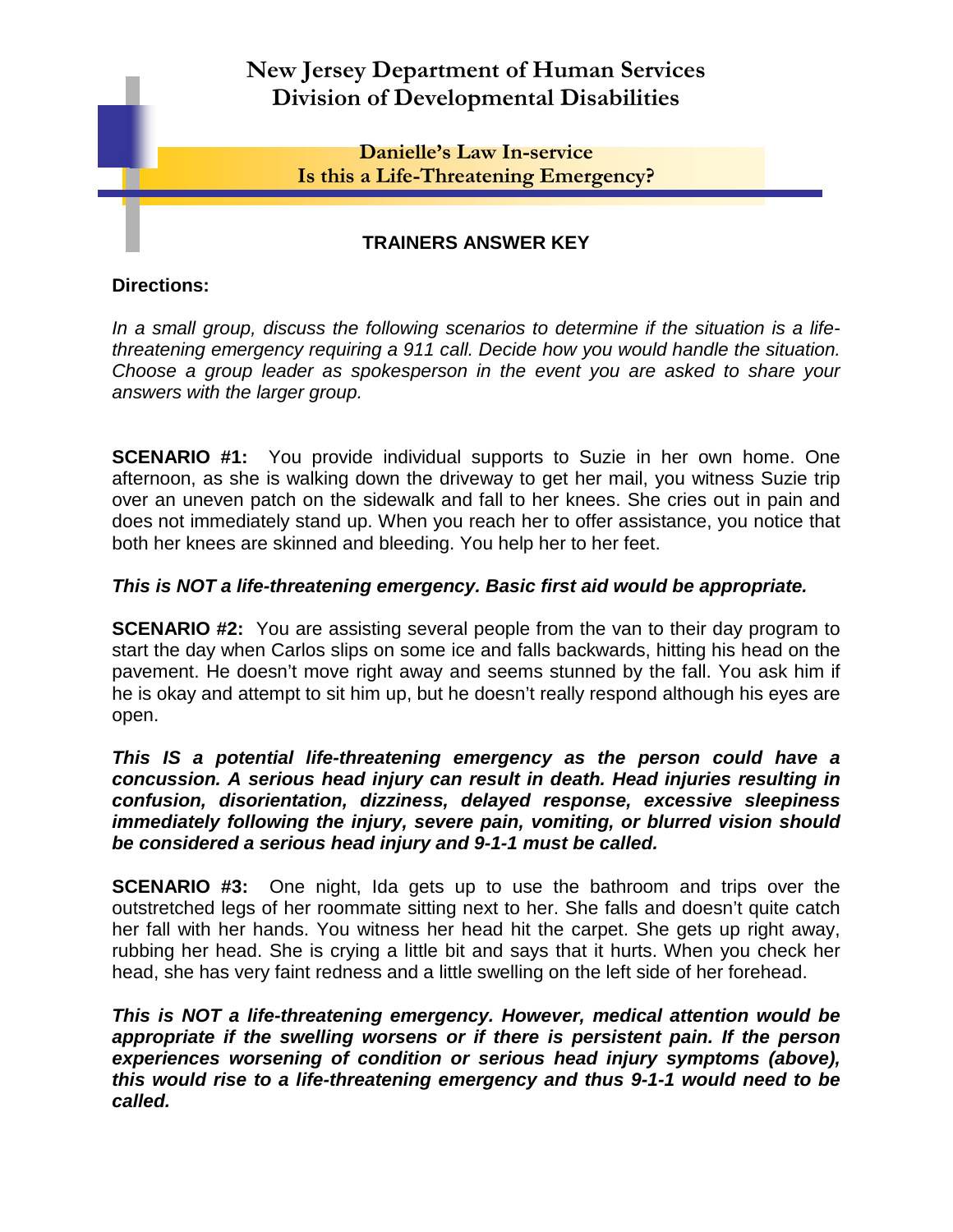**SCENARIO #4:** You are assisting April during her shower. She is seated in a shower chair and as you help her dry off, you hear a wheezing sound when she breathes. You lean closer and hear a whistling noise every time she breathes in. You know April has a history of asthma and has asthma medications. After April takes her asthma medications, she is still wheezing strongly.

#### *This IS a life-threatening emergency. Trouble breathing following medical protocols for asthma (e.g. inhaler, medication, nebulizer treatment) should be considered life-threatening. The person could stop breathing during transport to the hospital, thus 9-1-1 must be called.*

**SCENARIO #5:** You are a job coach assisting Harry at his new job in the kitchen at the local restaurant. Harry is in charge of food preparation today and is chopping salad items at the counter with a sharp knife. Just as you turn to leave since he is doing well on his own, you hear him cry out in pain. The palm of his hand has a long gaping cut across the whole width of his hand. It is bleeding profusely. You grab a clean towel, wrap it around his hand, and apply pressure. The blood continues to soak right through the thick towel.

#### *This IS a life-threatening emergency. Serious/severe bleeding that does not stop with basic first aid could lead to impairment or dysfunction of the body part if not immediately addressed. Serious/severe bleeding can also progress to shock, which is life-threatening and can result in organ failure and 9-1-1 must be called.*

**SCENARIO #6:** Ilene is volunteering at a food bank where she helps to stack and sort the canned goods into different bins. She does not realize one of the metal bins has a jagged edge and when she reaches past it, she slices her forearm and it begins to bleed. The cut is long and painful, but not deep. You help her to clean the wound and stop the bleeding.

## *This is NOT a life-threatening emergency. However, medical attention would be necessary for assessment of the need for stitches as well as a possible tetanus shot for prevention of serious infection due to the metal bin.*

**SCENARIO #7:** Frank is finishing his breakfast. He has not shown much appetite this morning, and has only picked at his food, which is unusual for him. Throughout the meal, he has rubbed at his left shoulder and arm and made grimacing faces. He nods every time you ask if he feels okay. As he passes you his dishes to put in the sink, you notice he is sweating and pale. He starts to rub his chest and says it feels like someone is standing on his chest.

#### *This IS a life-threatening emergency. Signs of a heart attack must always be addressed by immediate 9-1-1 call. The person could go into cardiac arrest during transport to the hospital, thus 9-1-1 must be called.*

**SCENARIO #8:** Jerome is sitting in his chair, working on a puzzle, when his body stiffens, then he begins to breathe deeply before he becomes unconscious. He slumps back in the chair and begins to have jerky movements. You loosen the shirt around his neck and ensure he is breathing. Jerome has a known seizure disorder, so you know to time the seizure as he typically has seizures that last about 2-3 minutes a few times a week. After 3 minutes have passed, the jerky movements stop and he opens his eyes and starts to sit up. He is breathing fine now but appears tired.